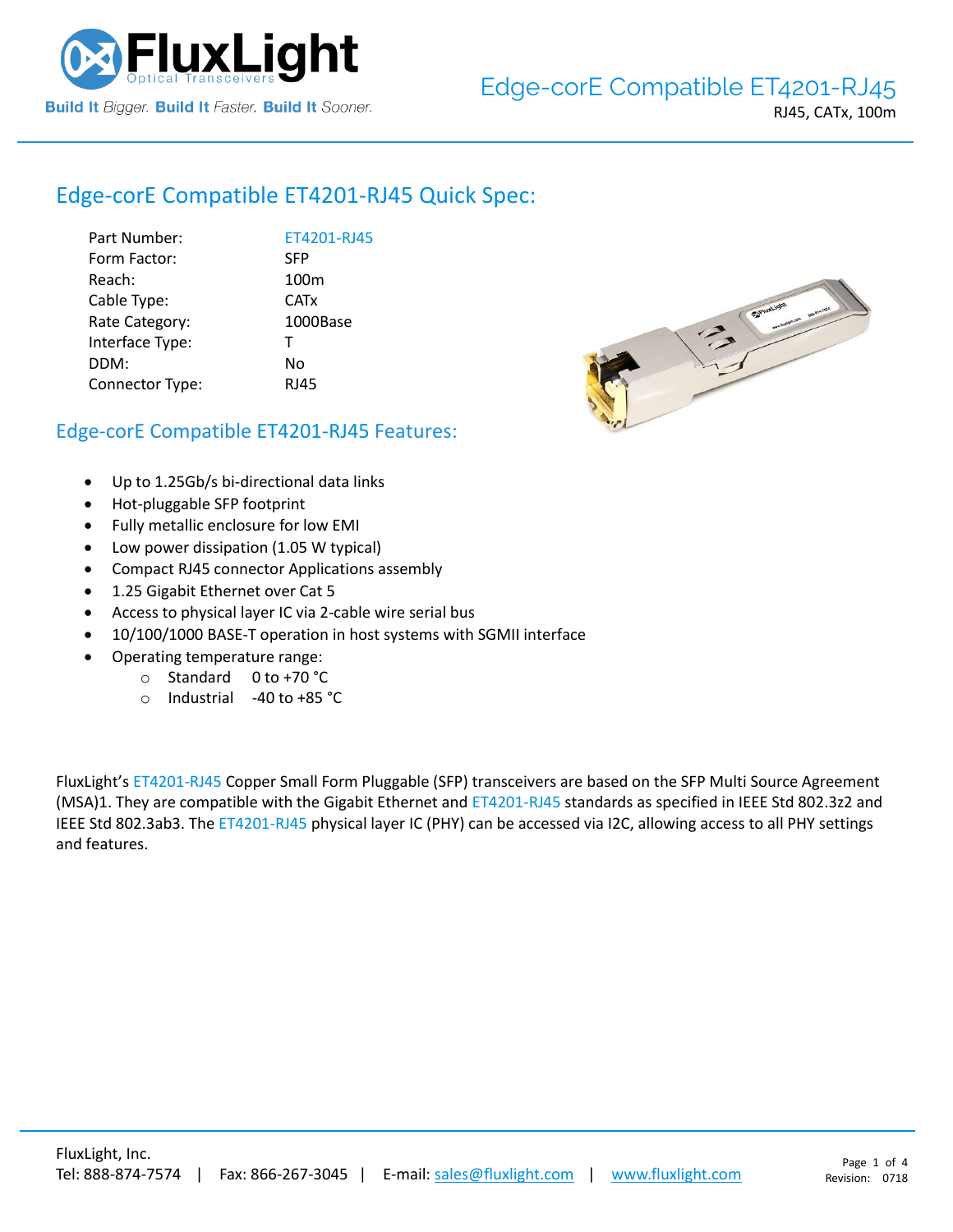

## I. SFP to Host Connector Pin Out

| Pin | Symbol        | Name/Description                                  | <b>Note</b>  |
|-----|---------------|---------------------------------------------------|--------------|
| 1   | <b>VEET</b>   | Transmitter ground (common with receiver ground)  | 1            |
| 2   | <b>TFAULT</b> | Transmitter Fault Not supported                   |              |
| 3   | <b>TDIS</b>   | Transmitter Disable. PHY disabled on high or open | 2            |
| 4   | MOD_DEF(2)    | Module Definition 2. Data line for serial ID      | 3            |
| 5   | MOD_DEF(1)    | Module Definition 1. Clock line for serial ID     | 3            |
| 6   | MOD DEF(0)    | Module Definition 0. Grounded within the module   | 3            |
| 7   | Rate Select   | No connection required                            |              |
| 8   | <b>LOS</b>    | Loss of Signal indication. Not supported          |              |
| 9   | <b>VEER</b>   | Receiver ground (common with transmitter ground)  | 1            |
| 10  | <b>VEER</b>   | Receiver ground (common with transmitter ground)  |              |
| 11  | <b>VEER</b>   | Receiver ground (common with transmitter ground)  | 1            |
| 12  | RD-           | Receiver Inverted DATA out. AC coupled            |              |
| 13  | $RD+$         | Receiver Non-inverted DATA out. AC coupled        |              |
| 14  | <b>VEER</b>   | Receiver ground (common with transmitter ground)  | 1            |
| 15  | <b>VCCR</b>   | Receiver power supply                             |              |
| 16  | <b>VCCT</b>   | Transmitter power supply                          |              |
| 17  | <b>VEET</b>   | Transmitter ground (common with receiver ground)  | 1            |
| 18  | TD+           | Transmitter Non-Inverted DATA in. AC coupled      |              |
| 19  | TD-           | Transmitter Inverted DATA in. AC coupled          |              |
| 20  | <b>VEET</b>   | Transmitter ground (common with receiver ground)  | $\mathbf{1}$ |

Notes:

- 1) Circuit ground is connected to chassis ground
- 2) PHY disabled on TDIS > 2.0V or open, enabled on TDIS < 0.8V
- 3) Should be pulled up with 4.7k 10k Ohms on host board to a voltage between 2.0 V and 3.6 V. MOD\_DEF(0) pulls line low to indicate module is plugged in

## II. +3.3V Volt Electrical Power Interface

The 1000Base-T has an input voltage range of 3.3 V +/- 5%. The 4 V maximum voltage is not allowed for continuous operation.

| <b>Parameter</b>   | <b>Symbol</b> | <b>Min</b> | Typ | <b>Max</b> | <b>Units</b> | <b>Notes/Conditions</b>                                                                 |
|--------------------|---------------|------------|-----|------------|--------------|-----------------------------------------------------------------------------------------|
| Supply<br>Current  | Is            |            | 320 | 375        | mA           | 1.2W max power over full range of<br>voltage and temperature. See caution<br>note below |
| Input Voltage      | <b>Vcc</b>    | 3.13       | 3.3 | 3.47       |              | Referenced to GND                                                                       |
| Maximum<br>Voltage | Vmax          |            |     | 4          | v            |                                                                                         |
| Surge Current      | Isurge        |            |     | 30         | mA           | Hot plug above steady state current. See<br>caution note below                          |

#### **+3.3 Volt Electrical Power Interface**

Caution: Power consumption and surge current are higher than the specified values in the SFP MSA.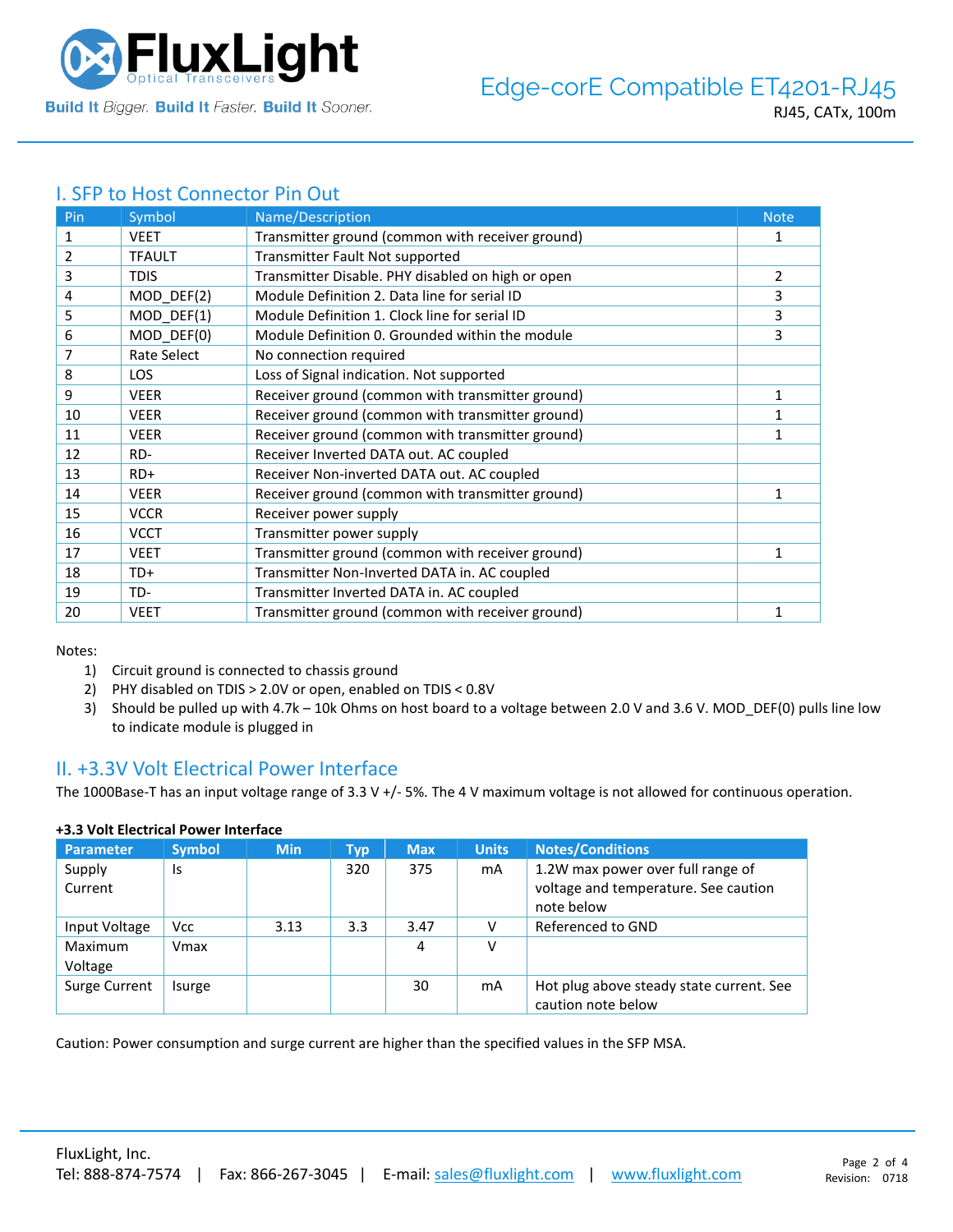

### III. Low-Speed Signals

MOD\_DEF(1) (SCL) and MOD\_DEF(2) (SDA), are open drain CMOS signals (see section VII, "Serial Communication Protocol"). Both MOD\_DEF(1) and MOD\_DEF(2) must be pulled up to host\_Vcc.

#### **Low-Speed Signals, Electronic Characteristics**

| Parameter                        | Symbol     | Min            | <b>Max</b>       | <b>Units</b> | Notes/Conditions                                                          |
|----------------------------------|------------|----------------|------------------|--------------|---------------------------------------------------------------------------|
| SFP Output LOW                   | <b>VOL</b> | 0              | 0.5              | V            | 4.7k to 10k pull-up to host_Vcc,<br>measured at host side of<br>connector |
| <b>SFP Output</b><br><b>HIGH</b> | <b>VOH</b> | host Vcc - 0.5 | host $Vcc + 0.3$ | V            | 4.7k to 10k pull-up to host Vcc,<br>measured at host side of<br>connector |
| SFP Input LOW                    | VIL        | 0              | 0.8              | V            | 4.7k to 10k pull-up to Vcc,<br>measured at SFP side of<br>connector       |
| <b>SFP Input HIGH</b>            | <b>VIH</b> | $\mathcal{P}$  | $Vcc + 0.3$      | V            | 4.7k to 10k pull-up to Vcc,<br>measured at SFP side of<br>connector       |

## IV. High-Speed Electrical Interface

All high-speed signals are AC-coupled internally.

#### **High-Speed Electrical Interface, Transmission Line-SFP**

| Parameter | <b>Symbol</b> | <b>Min</b> | Typ | <b>Max</b> | <b>Units</b> | <b>Notes/Conditions</b>            |
|-----------|---------------|------------|-----|------------|--------------|------------------------------------|
| Line      | fL            |            | 125 |            | MHz          | 5-level encoding, per IEEE 802.3ab |
| Frequency |               |            |     |            |              |                                    |
| Tx Output | Zout, TX      |            | 100 |            | Ohm          | Differential, for all frequencies  |
| Impedance |               |            |     |            |              | between 1MHz and 125MHz            |
| Rx Input  | Zin.RX        |            | 100 |            | Ohm          | Differential, for all frequencies  |
| Impedance |               |            |     |            |              | between 1MHz and 125MHz            |

#### **High-Speed Electrical Interface, Host-SFP**

| Parameter          | Symbol   | <b>Min</b> | Typ | <b>Max</b> | <b>Units</b> | <b>Notes/Conditions</b> |
|--------------------|----------|------------|-----|------------|--------------|-------------------------|
| Single ended data  | Vinsing  | 250        |     | 1200       | mV           | Single ended            |
| input swing        |          |            |     |            |              |                         |
| Single ended data  | Voutsing | 350        |     | 800        | mV           | Single ended            |
| output swing       |          |            |     |            |              |                         |
| Rise/Fall Time     | $Tr.$ Tf |            | 175 |            | psec         | 20%-80%                 |
| Tx Input Impedance | Zin      |            | 50  |            | Ohm          | Single ended            |
| Rx Output          | Zout     |            | 50  |            | Ohm          | Single ended            |
| Impedance          |          |            |     |            |              |                         |